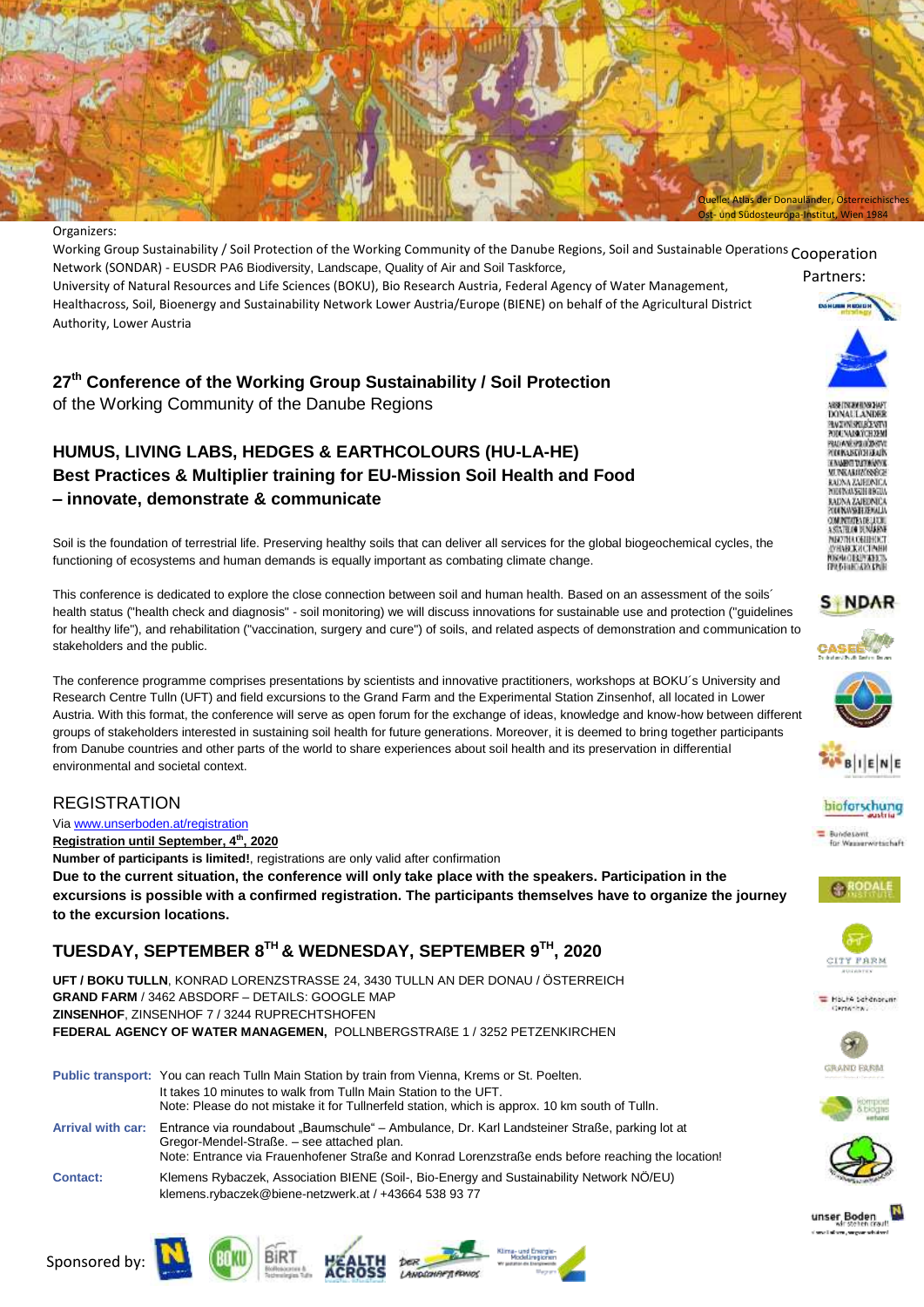Quelle: Atlas der Donauländer, Österreichisches Ost- und Südosteuropa-Institut, Wien 1984

M

unser Boden

of several addresses pass

| Tuesday September 8th, 2020                                                                                    |                                                                                                                                                                                                                                                                                  |                                                                      |  |  |
|----------------------------------------------------------------------------------------------------------------|----------------------------------------------------------------------------------------------------------------------------------------------------------------------------------------------------------------------------------------------------------------------------------|----------------------------------------------------------------------|--|--|
|                                                                                                                | HUMUS, LIVING LABS, HEDGES & EARTHCOLOURS (HU-LA-HE)                                                                                                                                                                                                                             |                                                                      |  |  |
| Best Practices & Multiplier training for EU-Mission Soil Health and Food - innovate, demonstrate & communicate |                                                                                                                                                                                                                                                                                  |                                                                      |  |  |
| Conference language: English                                                                                   | Moderation: Erwin Szlezak, Agricultural District Authority, Lower Austria, WG Danube Countries (AT)                                                                                                                                                                              |                                                                      |  |  |
| $8:00$ am $-09:00$ am                                                                                          |                                                                                                                                                                                                                                                                                  |                                                                      |  |  |
|                                                                                                                | Arrival / Registration at UFT Tulln & Coffee<br>UFT / BOKU TULLN, KONRAD LORENZSTRASSE 24, 3430 TULLN AN DER DONAU / AT                                                                                                                                                          |                                                                      |  |  |
| 09:00 am $-11:30$ am                                                                                           | Opening of the Conference and Introduction to the topics<br>Erwin Szlezak, Agricultural District Authority, Lower Austria, WG Danube Countries (AT)<br>Florian Ballnus, EUSDR PA6 Coordinator (Biodiversity, Landscape, Quality of Air and Soil) (GER) - Video<br><b>Message</b> | Cooperation<br>Partners:                                             |  |  |
|                                                                                                                | Christian Steiner, European Land and Soil Alliance - ELSA (AT)<br>Roman Portisch, Lower Austrian Chamber of Agriculture (AT)<br>Cees Veerman, Chairman EU Mission Soil Health and Food (NL)                                                                                      |                                                                      |  |  |
|                                                                                                                | Humus, Living Labs, Hedges & Earthcolours (HU-LA-HE)                                                                                                                                                                                                                             |                                                                      |  |  |
|                                                                                                                | Walter Wenzel, BOKU (AT) - Humus Management (monitoring)                                                                                                                                                                                                                         |                                                                      |  |  |
|                                                                                                                | Eva Erhart, Bioforschung Austria (AT) Humus Management (on agricultural soil)                                                                                                                                                                                                    |                                                                      |  |  |
|                                                                                                                | Alfred Grand, GRAND FARM for Research and Demonstration (AT) - Living Labs & Lighthous Farm<br>Wilfried Hartl, Bioforschung Austria (AT) (tbc) & Franz Binder, Farmer (AT) - Multifunctional Hedges                                                                              | XINALILANDEI                                                         |  |  |
|                                                                                                                | (agroecological aspects)                                                                                                                                                                                                                                                         | ALIAN SILIOZINI<br>ODUNAISKYCHZEMI                                   |  |  |
|                                                                                                                | Roman Portisch, Lower Austrian Chamber of Agriculture (AT) - Multifunctional Hedges (legal aspects) (tbc)                                                                                                                                                                        | <b>MONTHSHIP</b>                                                     |  |  |
|                                                                                                                | Michael Pollak, WPA (AT) & Franz Rybaczek, Soil, Bioenergy and Sustainability Network Lower                                                                                                                                                                                      | <b>ENAMES DETOINVOS</b><br><b>MUNKAMINSSEC</b>                       |  |  |
|                                                                                                                | Austria/Europe (AT)- Earthcolours                                                                                                                                                                                                                                                | KADNA ZAJEDNICA<br>MINYMASAH BIGAN                                   |  |  |
|                                                                                                                | Panel Discussion with all Keyspeakers                                                                                                                                                                                                                                            | KADNA ZAJEDNICA<br><b>ALIMARE ELEMINION</b><br>COMUNITATE A DE LUCIO |  |  |
| 11:30 am $-$ 11:40 am                                                                                          | <b>Coffee Break</b>                                                                                                                                                                                                                                                              | <b>SINTERN DUNANCE</b><br>MARTHA CANNADI                             |  |  |
| 11:40 am $-$ 12:15 am                                                                                          | <b>Best-Practices on Soil Health and Food</b>                                                                                                                                                                                                                                    | унавжаєтени<br><b>FORFACE ELITTADE TS</b>                            |  |  |
|                                                                                                                | <b>Examples from different Countries and Regions</b>                                                                                                                                                                                                                             | <b>FROHEAD INE</b>                                                   |  |  |
|                                                                                                                | Sara Hellen Kaweesa, Arocha-Uganda (AT / Uganda)                                                                                                                                                                                                                                 |                                                                      |  |  |
|                                                                                                                | Brian Oldreive, Foundation for Farming (Zimbabwe) (tbc) - Video Message                                                                                                                                                                                                          |                                                                      |  |  |
|                                                                                                                | Festus Imarhiagbe, Fesima Agro Consulting (AT / Nigeria)<br>Adam Smith, Rodale Institute (USA) (tbc) - Video Message                                                                                                                                                             |                                                                      |  |  |
|                                                                                                                | Heide Spiegel, Austrian Agency for Health and Food Safety (AT)                                                                                                                                                                                                                   |                                                                      |  |  |
|                                                                                                                | Panel Discussion with all Keyspeakers                                                                                                                                                                                                                                            |                                                                      |  |  |
| 12:15 am $-$ 12:30 am                                                                                          | Group Picture in front of UFT at the Lower Austrian Soil Sign                                                                                                                                                                                                                    |                                                                      |  |  |
| 12:30 am $-1:30$ pm                                                                                            | Lunch                                                                                                                                                                                                                                                                            |                                                                      |  |  |
|                                                                                                                | optional: exhibitions on the topics Soilawareness (Painting with the Colours of the Earth)                                                                                                                                                                                       |                                                                      |  |  |
| $1:30$ pm $-3:30$ pm                                                                                           | ZOOM-Meeting to EU-Mission Soil Health and Food - Innovation, Implementation,<br>Communication with Inputs to the opinion from the danube countries + Role of Organic                                                                                                            | <b>BIENE</b>                                                         |  |  |
|                                                                                                                | <b>Farming for the Mission (Language: E)</b>                                                                                                                                                                                                                                     | bioforschung                                                         |  |  |
|                                                                                                                | Cees Veerman / Chairman EU Mission Soil Health and Food (NL)<br>Alfred Grand, GRAND FARM for Research and Demonstration (AT)                                                                                                                                                     |                                                                      |  |  |
|                                                                                                                | Andrea Spanischberger, Ministry of Agriculture, Region and Tourism (AT)                                                                                                                                                                                                          | <b>E</b> Bundesamt                                                   |  |  |
|                                                                                                                | Karolina Begusch-Pfefferkorn, Ministry of Education, Science and Research (AT)<br>Simone Kurz, FFG - Austrian Research Promotion Agency (AT)                                                                                                                                     | for Wesserwirtschaft                                                 |  |  |
|                                                                                                                | Discussion of the opinions on the EU mission with experts from (NL, HU, CZ, SK, RO, DE, AT)                                                                                                                                                                                      | RODALE                                                               |  |  |
| $4:00$ pm $-7:00$ pm                                                                                           | Field Trip to GRAND FARM for Research and Demonstration, private cars (Tulln ->                                                                                                                                                                                                  |                                                                      |  |  |
|                                                                                                                | <b>Absdorf) (Field Trip Language DE)</b><br>Field Trip Guide: Alfred Grand / GRAND FARM (AT)                                                                                                                                                                                     |                                                                      |  |  |
|                                                                                                                | Soil Health, Marketgardening, Agro Forresty,                                                                                                                                                                                                                                     | <b>TY FARM</b>                                                       |  |  |
|                                                                                                                | Multifunctional hedges for biodiversity in the agricultural landscape                                                                                                                                                                                                            |                                                                      |  |  |
|                                                                                                                | Greetings from: Franz Dam, Major of Absdorf (AT) (tbc)                                                                                                                                                                                                                           | HoutA betenprent<br>Gartwick.                                        |  |  |
|                                                                                                                | Sara Hellen Kaweesa, Arocha-Uganda, Foundation for Farming (AT / Uganda)<br>GRAND FARM / 3462 ABSDORF - DETAILS: GOOGLE-MAP                                                                                                                                                      |                                                                      |  |  |
|                                                                                                                |                                                                                                                                                                                                                                                                                  |                                                                      |  |  |
| 7:00 pm $-$ 10:00 pm                                                                                           | Networking for common projects in the danube region on the topic of the EU Mission Soil<br>Health and Food at "Heuriger Heiss" in Absdorf only for invited speakers                                                                                                              | GRAND FARM                                                           |  |  |
|                                                                                                                | KELLERGASSE ABSBERG, 3462 ABSDORF                                                                                                                                                                                                                                                |                                                                      |  |  |
| 10:00 pm                                                                                                       | End of Conference day 1 - private cars (Absdorf -> Tulln)                                                                                                                                                                                                                        | s dadqir                                                             |  |  |
|                                                                                                                |                                                                                                                                                                                                                                                                                  |                                                                      |  |  |





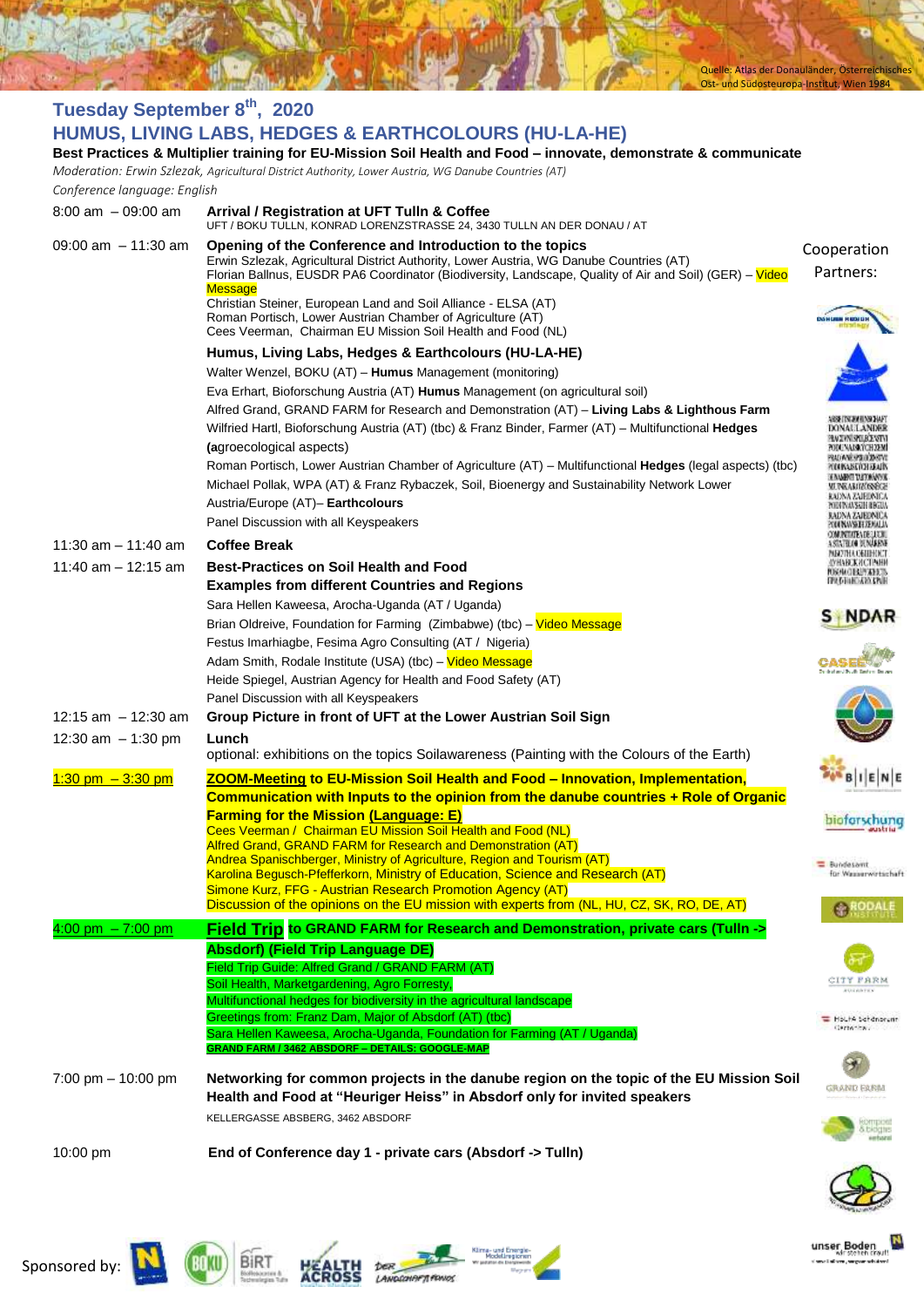|                                                                                                                                     | Ost- und Südosteuropa-Institut, Wien 1984                                                                                                                                              |                                                             |  |  |
|-------------------------------------------------------------------------------------------------------------------------------------|----------------------------------------------------------------------------------------------------------------------------------------------------------------------------------------|-------------------------------------------------------------|--|--|
| <b>Wednesday September, 9th, 2020</b>                                                                                               |                                                                                                                                                                                        |                                                             |  |  |
| HUMUS, LIVING LABS, HEDGES & EARTHCOLOURS (HU-LA-HE)                                                                                |                                                                                                                                                                                        |                                                             |  |  |
| Best Practices & Multiplier training for for EU-Mission Soil Health and Food - innovate, demonstrate &                              |                                                                                                                                                                                        |                                                             |  |  |
| communicate                                                                                                                         |                                                                                                                                                                                        |                                                             |  |  |
| Moderation: Erwin Szlezak, Agricultural District Authority, Lower Austria, WG Danube Countries (AT)<br>Conference language: English |                                                                                                                                                                                        |                                                             |  |  |
|                                                                                                                                     |                                                                                                                                                                                        |                                                             |  |  |
| $08:00$ am $- 8:30$ am                                                                                                              | Arrival / Registration at UFT Tulln & Coffee<br>UFT / BOKU TULLN, KONRAD LORENZSTRASSE 24, 3430 TULLN AN DER DONAU / AT                                                                | Cooperation                                                 |  |  |
| 08:30 am - 10:45 am                                                                                                                 | Healthy Soil = Healthy Food = Healthy People                                                                                                                                           | Partners:                                                   |  |  |
|                                                                                                                                     | <b>International Examples</b>                                                                                                                                                          |                                                             |  |  |
|                                                                                                                                     | Wolfgang Palme, Horticultural College and Research Institute Schönbrunn & Cityfarm Vienna (AT)<br>Peter Strauss, Federal Agency of Water Management (AT)                               |                                                             |  |  |
|                                                                                                                                     | Diana Martins, Director on Communication Rodale Institut (USA) (tbc) – Video Message                                                                                                   |                                                             |  |  |
|                                                                                                                                     | Benjamin Waltner, Best 4 Soil (AT)<br>Meinhard Breiling, TU Wien, Technic, Tourism and Landscape (AT)                                                                                  |                                                             |  |  |
|                                                                                                                                     | Panel Discussion with all Keyspeakers                                                                                                                                                  |                                                             |  |  |
| 10:45 am $-$ 11:00 am                                                                                                               | <b>Coffee Break</b>                                                                                                                                                                    |                                                             |  |  |
| 11:00 am $-$ 12:30 am                                                                                                               | <b>Best-Practices on Soil Health and Food</b>                                                                                                                                          | 89 IN HEYE<br>DONAUL ANDE                                   |  |  |
|                                                                                                                                     | Florian Amlinger, Compost - Development and Consulting (AT)                                                                                                                            | PODUNAJSKYCHZEM<br><b>NUMBER OF STATE</b>                   |  |  |
|                                                                                                                                     | Jaroslav Zahora, Mendel University Brno (CZ) (tbc) – Video Message<br>Leopold Fischer, Vermigrand (AT)                                                                                 | <b>TERNASAN DENGAN</b>                                      |  |  |
|                                                                                                                                     | Antonin Okenka (CZ) - Video Message & Karl Grammanitsch, European Land and Soil Alliance (AT)                                                                                          | <b>ILENGARITA PARCE</b><br>KADNA ZAJEDNICA                  |  |  |
|                                                                                                                                     | Martina Nagl, Clima Alliance Austria (AT)<br>Hans Geißlhofer, Spatial Planning, Dev. Aid Consultant, Horizon 3000 (AT / Senegal)                                                       | TIEN INANSKIH IERGEL<br>RADNA ZAJEDNICA                     |  |  |
|                                                                                                                                     | Marius Voica (RO) (tbc) – Video Message & Meinhard Breiling (AT), Cooperation between University of<br>Architecture and Urbanism Bucharest and TU Wien, Technic, Tourism and Landscape | YANNYAHJEMALA<br>COMUNITATION TELECON<br>ISTATELOO DENAMENT |  |  |
|                                                                                                                                     | Panel Discussion with all Keyspeakers                                                                                                                                                  | MRETHA OBIEHNCI<br>D'HABEKACTEMH                            |  |  |
| 12:30 am - 1:30 pm                                                                                                                  | Lunch with:                                                                                                                                                                            | <b>FORFACIER</b> (FAEE)<br><b>FROHENDINE</b>                |  |  |
|                                                                                                                                     | - Exhibitions on the topics Soilawareness (Painting with the Colours of the Earth)                                                                                                     |                                                             |  |  |
|                                                                                                                                     | - Cooperations in Healthcare (Healthacross)                                                                                                                                            |                                                             |  |  |
|                                                                                                                                     | - Posterpresentations Nature and History (TU Wien - University of Architecture and                                                                                                     |                                                             |  |  |
|                                                                                                                                     | Urbanism Bucharest)                                                                                                                                                                    |                                                             |  |  |
| 1:30 pm $-3:00$ pm                                                                                                                  | <b>Bestpractice Examples from the Region Lower Austria:</b>                                                                                                                            |                                                             |  |  |
|                                                                                                                                     | Healthacross, Cooperations in Sustainability and Health<br>Elke Ledl, Healthacross (AT) - Video Message                                                                                |                                                             |  |  |
|                                                                                                                                     | Our Soil, Sensible use, carefuly protect<br>Erwin Szlezak, SONDAR (Soil and Sustainable Operations Network) (AT)                                                                       | <b>BIENE</b>                                                |  |  |
|                                                                                                                                     | <b>Soil Life, Farmerinitaive for Soilprotection</b><br>Lorenz Mayr, Chamber of Agriculture Lower Austria, Vice President (AT)                                                          | biotorschung                                                |  |  |
|                                                                                                                                     | 17 and We, Sustainable development goals for people                                                                                                                                    |                                                             |  |  |
|                                                                                                                                     | Franziska Kunyik, Lower Austrian Regional government office, Department of environmental and energy<br>economics (AT)                                                                  | <b>E</b> Bundesamt<br>für Wasserwirtschaft                  |  |  |
|                                                                                                                                     | <b>Painting with the colours of the Earth, Soilawareness and Sustainability in the Region</b>                                                                                          |                                                             |  |  |
|                                                                                                                                     | Franz Rybaczek, Soil, Bioenergy and Sustainability Network Lower Austria/Europe (AT)                                                                                                   |                                                             |  |  |
|                                                                                                                                     | <b>Public relation on sustainability</b>                                                                                                                                               |                                                             |  |  |
|                                                                                                                                     | Andreas Scherlofsky, University of Vienna (AT)                                                                                                                                         |                                                             |  |  |
| $4:00$ pm $-6:00$ pm                                                                                                                | Field Trip to Zinsenhof and Petzenkirchen, private car (Tulln -> Zinsenhof)<br>(Field Trip Language DE)                                                                                | CITY FARM<br>A USA ASKER                                    |  |  |
|                                                                                                                                     | .<br>Field Trip Guide Zinsenhof: Wolfgang Palme, Horticultural College and Research Institute Schönbrunn (AT)                                                                          | HoutA behenorunn                                            |  |  |
|                                                                                                                                     | ZINSENHOF: ZINSENHOF 7 / 3244 RUPRECHTSHOFEN                                                                                                                                           | Carterian.                                                  |  |  |
| $6:15$ pm $-7:00$ pm                                                                                                                | Field Trip to Petzenkirchen, private car (Zinsenhof -> Petzenkirchn -> Tulln)                                                                                                          |                                                             |  |  |
|                                                                                                                                     | Field Trip Guide Petzenkirchen: Peter Strauss, Federal Agency of Water Management (AT)<br><u>FEDERAL AGENCY OF WATER MANAGEMENT: POLLNBERGSTRAßE 1 / 3252 PETZENKIRCHEN</u>            | GRAND FARM                                                  |  |  |
| $8:00 \text{ pm} - 8:30 \text{ pm}$                                                                                                 | Presentation of the Work Programme 2020/21 of the Working Group Sustainability / Soil                                                                                                  |                                                             |  |  |
|                                                                                                                                     | Protection of the Working Community of the Danube Regions                                                                                                                              | 5. biogre                                                   |  |  |
|                                                                                                                                     | Erwin Szlezak, Agricultural District Authority, Lower Austria, WG Danube Countries (AT)<br>UFT / BOKU TULLN, KONRAD LORENZSTRASSE 24, 3430 TULLN AN DER DONAU / AT                     |                                                             |  |  |
| $8:30 \text{ pm} - 11:00 \text{ pm}$                                                                                                | Networking and Poster presentations of Projects and Organisations in the fields of                                                                                                     |                                                             |  |  |
|                                                                                                                                     | Sustainability and Health Inputs from Partners, Networks and Sponsors                                                                                                                  |                                                             |  |  |
|                                                                                                                                     |                                                                                                                                                                                        |                                                             |  |  |